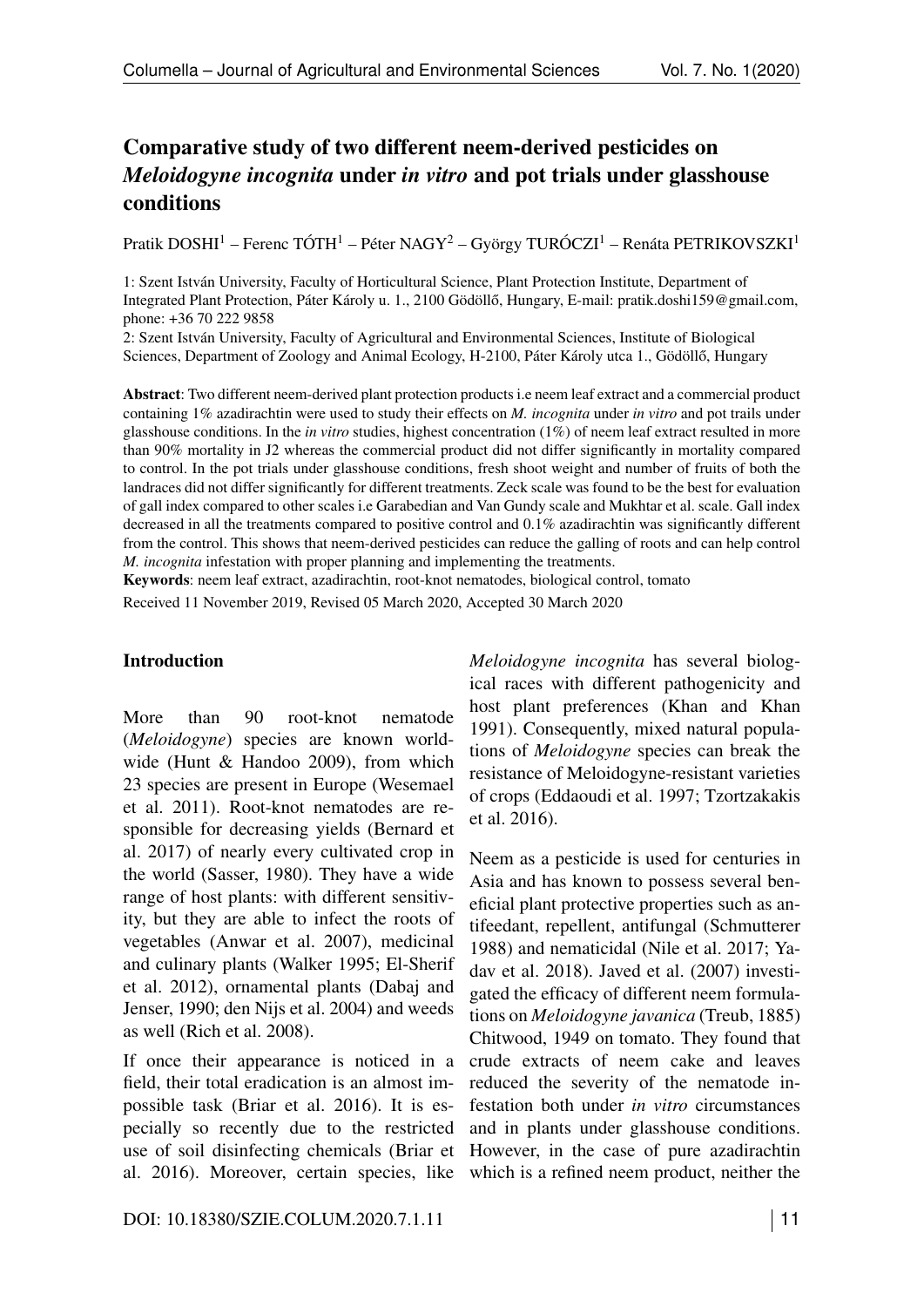immobilisation of nematodes nor increased mortality was observed under in vitro conditions. Similar results were obtained by Khanna and Kumar (2006) when they tested five different neem formulations against *M. incognita in vitro*. Out of the five different neem formulations tested, neem seed kernel extract and Econeem, a commercial product consisting of Azadirachta A and B, gave the highest juvenile mortality (73-77%) whereas the other formulations i.e Nimbecidine, NeemAzal T/S and Neem Gold were comparatively less effective.

During a study conducted by Lynn et al. (2010) on the effects of azadirachtin and neem based formulations to control sweet potato whitefly and *M. incognita*, they observed a reduction in the development of both the whiteflies and root-knot nematodes and recommended that the soil-based application would be the best to control both leafsucking and soil pests. Sahu et al.  $(2018)$ compared the efficacy of different oil cakes in pot culture experiment with tomato. It was concluded that the neem cake applied at a rate of 100 g/m2 increased the morphological characteristics of tomato and significantly reduced the number of root galls, thus it is considered a most promising management option against *M. incognita* infecting tomato. Singh et al. (1980) also found significant reduction in the abundance of different plant parasitic nematodes and fungi by coating the tomato seeds with oil cakes of *Ricinus communis* L., *Brassica campestris* L, *Azadirachta indica*, *Madhuca indica* and *Arachis hypogaea* L. Similar results were obtained by Siddiqui and Alam (1987) with seed dressing method using neem and Persian lilac (*Melia azedarach* L.) extracts to control the plant-parasitic nematodes *M. incognita* and *Rotylenchulus reniformis* Linford et Oliveira.

The objective of this study was to test two different neem-derived products i.e. traditional aqueous neem leaf extract and a commercial product of azadirachtin, for their nematicide effect against *M. incognita in vitro* and in pot experiments. We wanted to compare the traditional water extract which can be easily prepared without any processing locally (being cost effective and easily available in nature) and the commercial product which is much more expensive to the farmers and growers. In addition, we also compared the different *M. incognita* infestation scales to get a better understanding about the severity of infestation.

## Materials and Methods

### *Preparation of aqueous neem leaf extracts (NLE)*

Pre-air dried neem leaves were obtained from the local market situated in Mumbai Sub-urban area, Konkan Division, Maharashtra, India. The method of Doshi et al. (2018) was followed with modified working concentrations. For *in vitro* studies, a stock concentration of 5% was prepared by suspending 5 g of air-dried neem leaf powder in 100 ml distilled water. It was filtered through muslin cloth and was centrifuged at 5000 rpm for 5 mins to remove the debris and leaf particles. Working concentrations of 0.01, 0.05, 0.1, 0.5 and 1% were prepared from the stock solution with distilled water. For glasshouse trials, a stock solution of 20% was made by adding 200 g of neem leaf powder to 1000 mL of distilled water. It was followed by the same procedure as *in vitro* to get a clear solution. Working concentrations of 1, 10 and 20% were prepared from the stock solution with distilled water.

## *Preparation of azadirachtin (NAZ)*

NeemAzal T/S (Trifolio-M GmBH) which contains 1% azadirachtin and is a registered product in the EU was used for preparation of azadirachtin. The methodology of Doshi et al. (2018) was followed with modified concentrations. For *in vitro* studies, the fol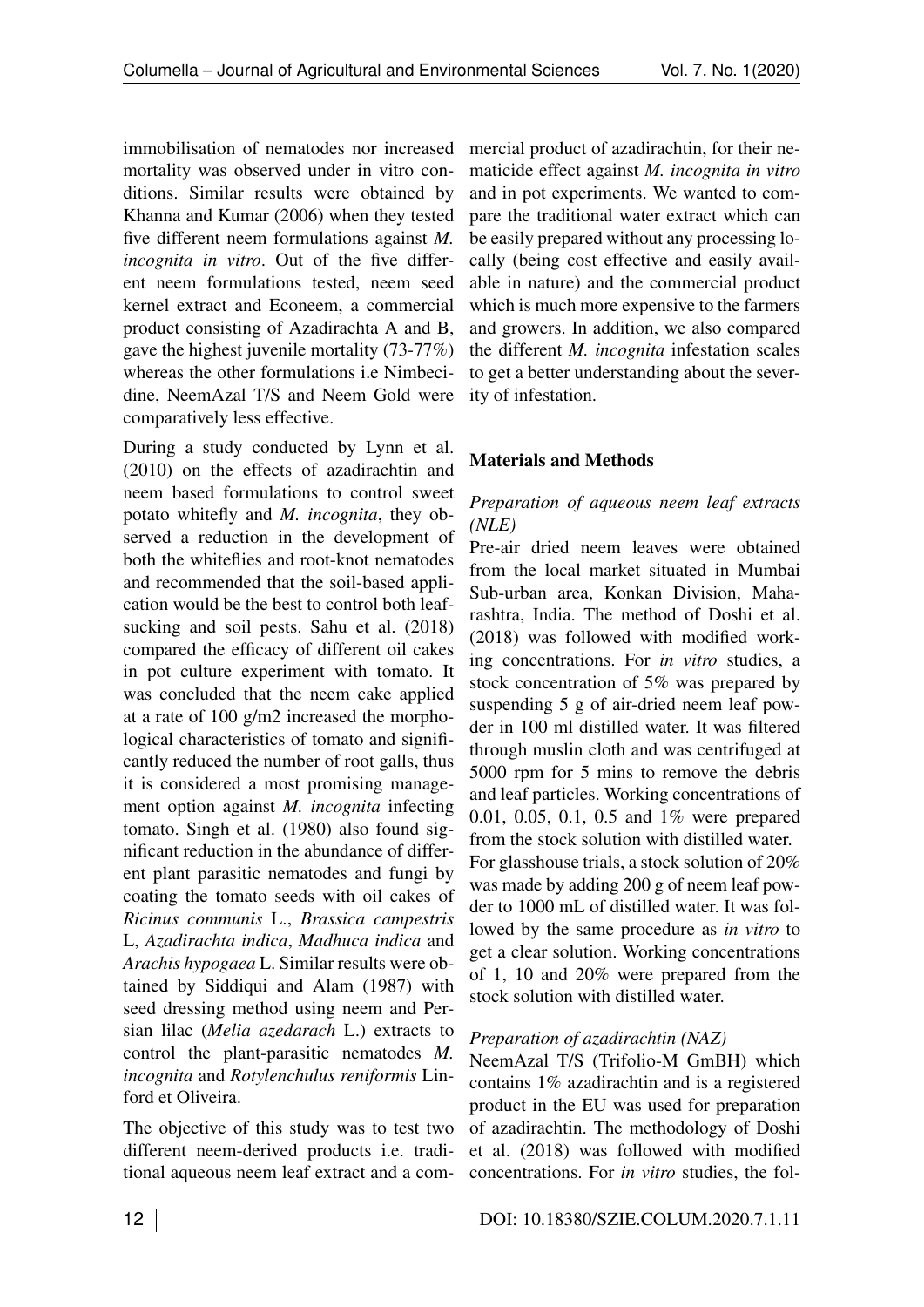lowing working concentrations were applied: 0.0001, 0.0003, 0.0005, 0.001 and 0.01% all in distilled water.

In pot trials, the working concentrations were increased to 0.001, 0.01 and 0.1% with a stock solution of 0.1% which is prepared by dissolving 100 mL of the product in 1000 mL distilled water.

### *M. incognita inoculum*

Second stage juveniles (J<sub>2</sub>) of *M. incognita* were obtained from egg masses previously collected from the infected Hungarian determinate tomato landrace cv. 'Dányi' grown in the greenhouse. In order to dissolve the gelatinous matrix and release the eggs, the egg masses were shaken by hand for 2 mins in 0.2% sodium hypochlorite (NaOCl) solution, then they were washed with tap water until the smell of NaOCl was removed. The eggs were suspended in tap water and kept at  $24 \pm 1$ °C in dark for hatching. After 14 days, the hatching of the eggs and viability of  $J_2$ were checked under a dissecting microscope with transmitting illumination at a 40x magnification. Only moving and viable  $J_2$  were picked up and were collected using a Pasteur pipette in a glass bottle with tap water and were stored in dark at 20°C *±* 1°C for 24 hrs before using for the experiments.

## *Experiment 1: In vitro effect of neem-derived products on M. incognita*  $(J_2)$

A total of eight samples of each concentrations and control were applied. The entire experiment was performed in vitro in flatbottom 96-well microplates (Kartell S.p.A., Italy) in three repetitions. Five  $J_2$ -s were put into each well with 60 *µ*l of distilled water using a micropipette. Then 200 *µ*l of different neem leaf extract or azadirachtin concentrations and 200 *µ*l distilled water was added in the microplate wells as treatments and negative control respectively. Microplates were incubated at room temperature (25 °C) in dark for 24 hours. Nematode mortality was checked under dissecting mi-

croscope at  $40\times$  after 24 hours. In order to check the motility of nematodes as a sign of viability, pH was dropped by adding 10 *µ*l of 5% lactic acid, a modification of the procedure described by Ciancio (1995). A maximum mortality of 20% in control was considered as a criterion for the validity of the tests (Kiss et al. 2018).

# *Experiment 2: Effects of neem-derived products on M. incognita infestation under glasshouse conditions*

One Hungarian determinate tomato landrace. 'Dányi' (RCAT057829) and a Hungarian indeterminate tomato landrace 'Ceglédi' (RCAT030275) were chosen for this experiment. For potting material, horticultural soil and sand in the ratio of 1:1 (henceforth called as 'mixture') was used. After filling the pots with the mixture, approximately 20 g of *M. incognita* infested soil was added in the middle by making a ditch followed by planting of 1-month old tomato plants. The average temperature recorded during the experiment in the glasshouse was between 25 - 28°C and the relative humidity was between 55-60%. For positive infected control (henceforth called as positive control), only inoculation was done but no treatment was performed. Each treatment was replicated 5 times for both the landrace. The plants were watered daily. The first treatment was done by adding 50 ml of the different concentrations of neem derivatives by soil drenching method after 7 days from planting. In the case of negative control, plants were potted just with the mixture and watered with the rest of the plants. Plants were watered only after the treatment to help spread and mix everywhere in the pots. The treatments were repeated once per week on every  $7<sup>th</sup>$  day after the previous treatment, for a period of 6 weeks altogether. Experiments were terminated 9 weeks after the setup. Gall index was measured using three different scales by Zeck (1971), Garabedian and Van Gundy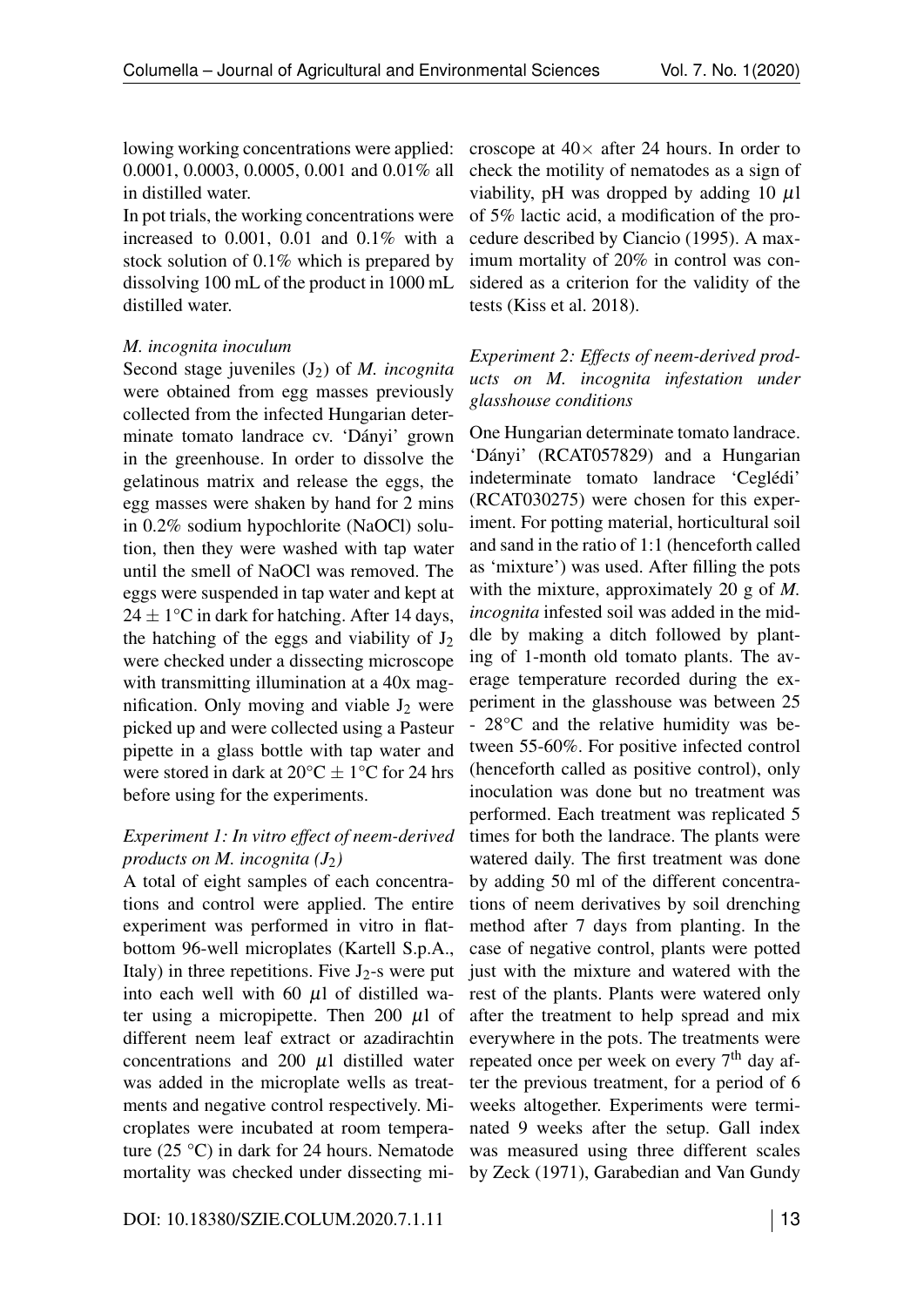

Figure 1. Mortality effect  $(\%)$  of different concentrations of neem leaf extract (NLE)  $(\%)$ on *Meloidogyne incognita* J<sub>2</sub> larvae under in vitro conditions after 24 hours. Different letters represent significant difference at 95% confidence level ( $p < 0.05$ ). Data are the mean mortality values of 3 replications of the whole experiment, i.e. 24 replicates.



Figure 2. Mean number of fruits produced by *Meloidogyne incognita* infested 'Dányi' determinate tomato landrace after treatment with different neem leaf extract (NLE) and azadirachtin (NAZ) concentrations. Same letters indicate no significant difference at 95% confidence level (p<0.05). Data is average of five individual plants per treatment.

(1983) and Mukthar et al. (2013). Morphological characteristics such as fresh shoot weight and number of fruits were measured and recorded.

#### *Data analyses*

In the case of Experiment 1, post-hoc Tukey's test was performed after arcsine square root transformation of the data. In the case of Experiment 2, post-hoc Tukey's test was used in R software (R Core Team 2017) for all the three scales. With this approach, a more complete picture from root damage was given. Graphs and tables were made in excel sheet. In addition, we used post-hoc Welch test followed by Tukey's test to compare the two tomato landraces with respect to the root damage caused by *M. incognita* depending on three different scales and to select the best scales for evaluation.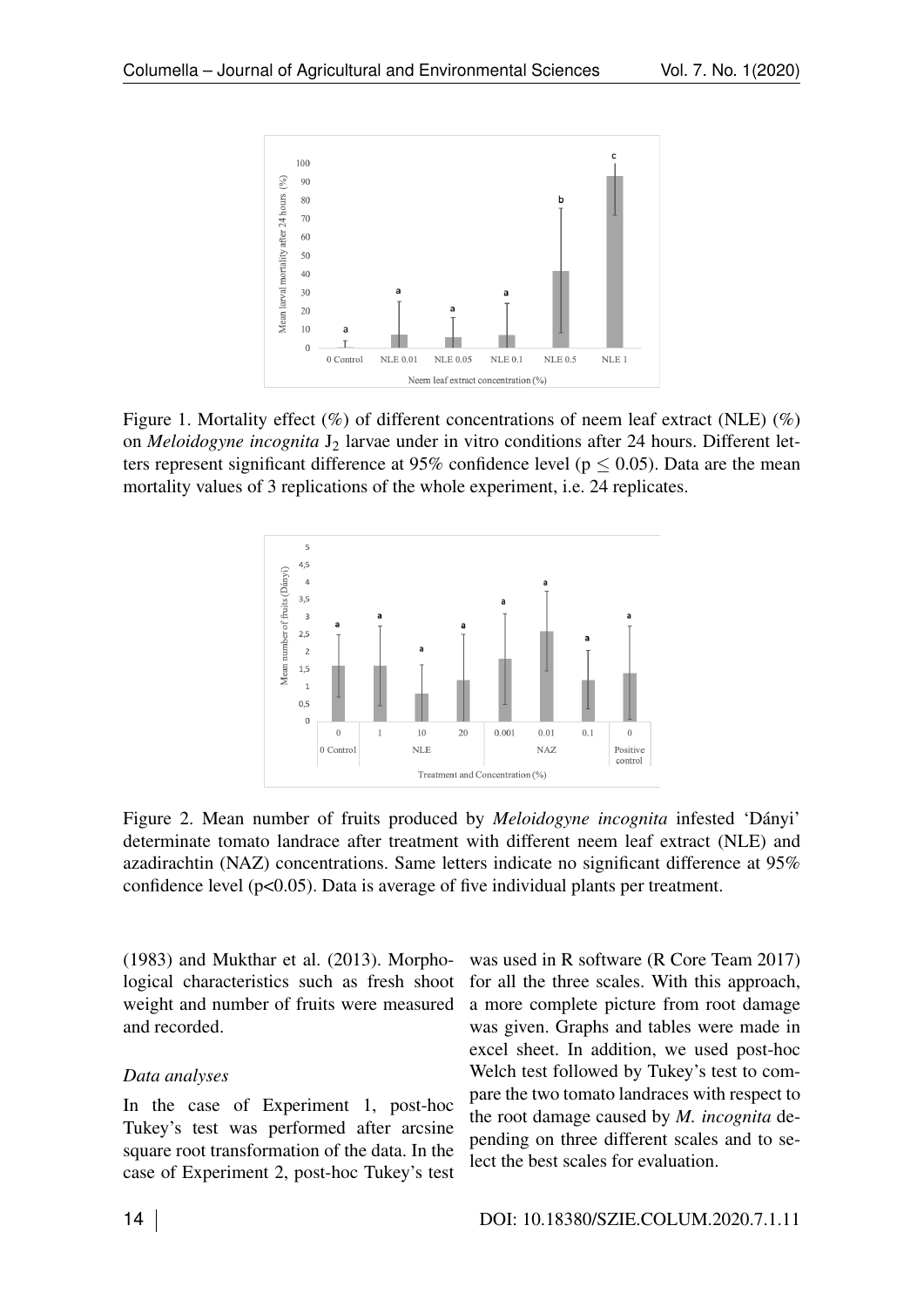

Figure 3. Mean shoot fresh weight in grams of *Meloidogyne incognita* infested 'Dányi' determinate tomato landrace after treatment with different neem leaf extract (NLE) and azadirachtin (NAZ) concentrations. Different letters represent significant difference at 95% confidence level ( $p \le 0.05$ ). Data is replicate of five individual plants per treatment.



Figure 4. Mean number of fruits produced by *Meloidogyne incognita* infested 'Ceglédi' indeterminate tomato landrace after treatment with different neem leaf (NLE) extract and azadirachtin (NAZ) concentrations. Same letters indicate no significant difference at 95% confidence level  $(p<0.05)$ . Data is average of five individual plants per treatment.

### **Results**

*Experiment 1:* Effect of neem-derived products on *M. incognita* second stage juveniles  $(J_2)$ 

The mortality effect of different concentrations of azadirachtin (NAZ) and neem leaf extract (NLE) on mortality of *M. incognita* J<sub>2</sub> larvae under in vitro conditions was demonstrated. In case of NAZ, the mortality of the larvae was inconsistent, wherein numerically the highest mortality was found at the lowest concentration i.e 0.0001% followed by 0.003% and not at the highest concentration of 0.01% as it would have been expected. However, all these mortality values were quite low with no significant differences (Table [1\)](#page--1-0). In case of NLE, it is evident from Figure [1](#page-7-0) that higher concentration of NLE yielded in higher mortality. Mortality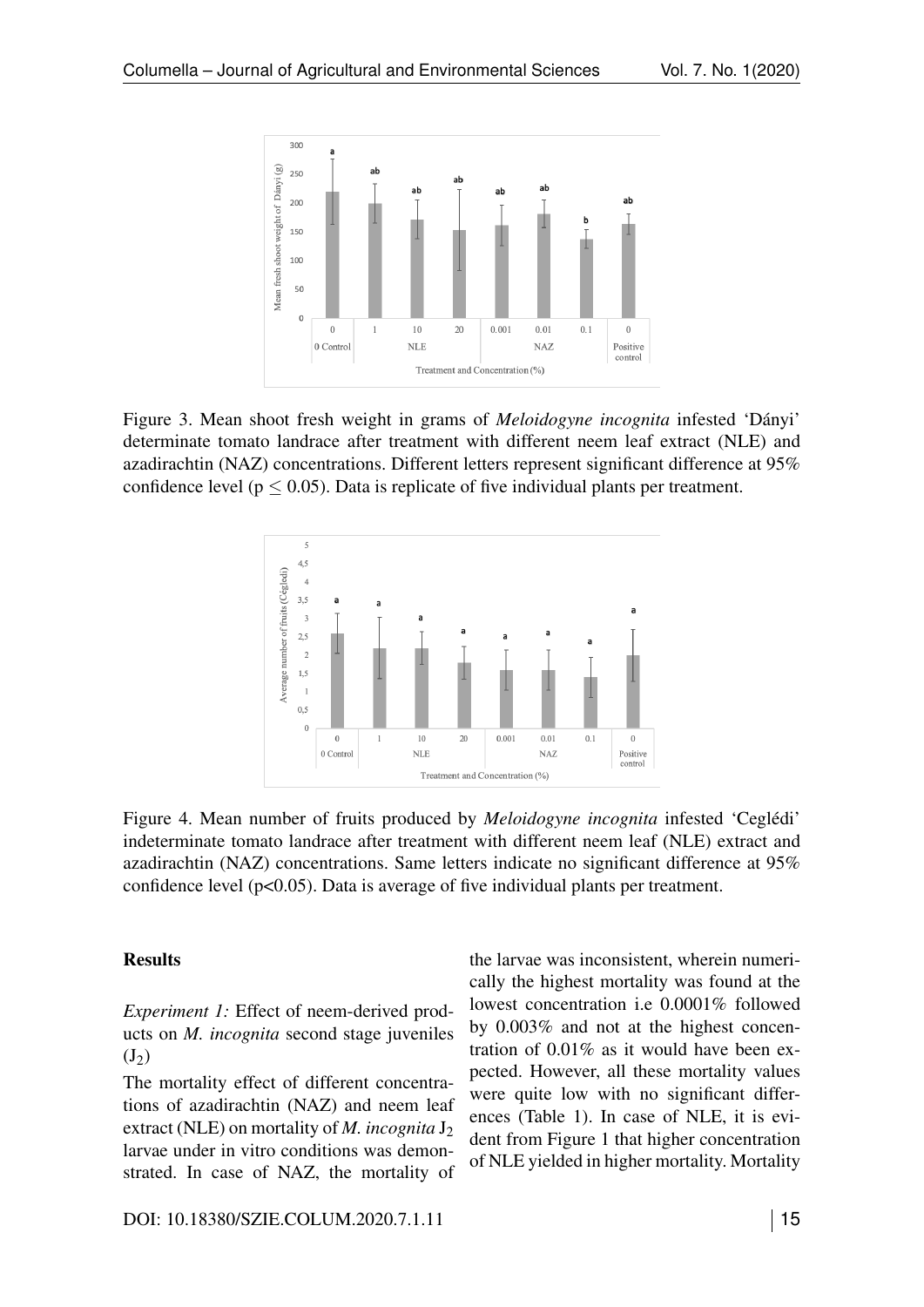

Figure 5. Mean shoot fresh weight in grams of *Meloidogyne incognita* infested 'Ceglédi' determinate tomato landrace after treatment with different neem leaf extract (NLE) and azadirachtin (NAZ) concentrations. Different letters represent significant difference at 95% confidence level ( $p < 0.05$ ). Data is average of five individual plants per treatment.

| Table 1. Different azadirachtin (NAZ) concentrations tested for mortality of <i>Meloidogyne</i>      |
|------------------------------------------------------------------------------------------------------|
| <i>incognita</i> $J_2$ larvae after 24 hours. Same letters indicate no significant difference at 95% |
| confidence level ( $p<0.05$ ). *Data are the mean mortality values of 3 replications of the whole    |
| experiment <i>i.e.</i> 24 replicates.                                                                |

| Treatment             | Concentration $(\%)$ | *Per cent juvenile mortality after 24 hours |
|-----------------------|----------------------|---------------------------------------------|
|                       |                      | $(\text{mean} \pm \text{SD})$               |
| Control               |                      | $0.69 \pm 3.40$ a                           |
| Azadirachtin<br>(NAZ) | 0.0001               | $10.97 \pm 4.83$ a                          |
|                       | 0.001                | $4.58 \pm 2.40$ a                           |
|                       | 0.003                | $9.26 \pm 4.41$ a                           |
|                       | 0.005                | $6.37 \pm 2.44$ a                           |
|                       | 0.01                 | $6.98 \pm 2.11$ a                           |

in the case of the two highest concentrations of NLE, i.e. 0.5% and 1% was significantly higher ( $p < 0.05$ ) as compared to azadirachtin in Table [1.](#page--1-0)

*Experiment 2:* Effects of neem-derived products on *M. incognita* infestation in pot experiment under glasshouse conditions

Neither in the case of Dányi (Fig [2\)](#page-7-1) nor 'Ceglédi' (Fig [4\)](#page-9-0) tomato landraces was there any significant difference in the number of fruits with respect to different treatments and concentrations. Further evaluation such as

yield could had been possible as we did not wait for the fruits to ripen.

Having said that, azadirachtin (NAZ) 0.1% showed lower fresh shoot weight with a significant difference in both 'Dányi' (Fig [3\)](#page-9-1) and 'Ceglédi' (Fig [5\)](#page--1-1) varieties with respect to 0 control. Apart from this difference, there was no significant difference between the other treatments. All the three scales showed significant difference as compared to non-infected control. In the case of both 'Dányi' and 'Ceglédi', Zeck scale proved the strongest next to the scales of Mukhtar et al.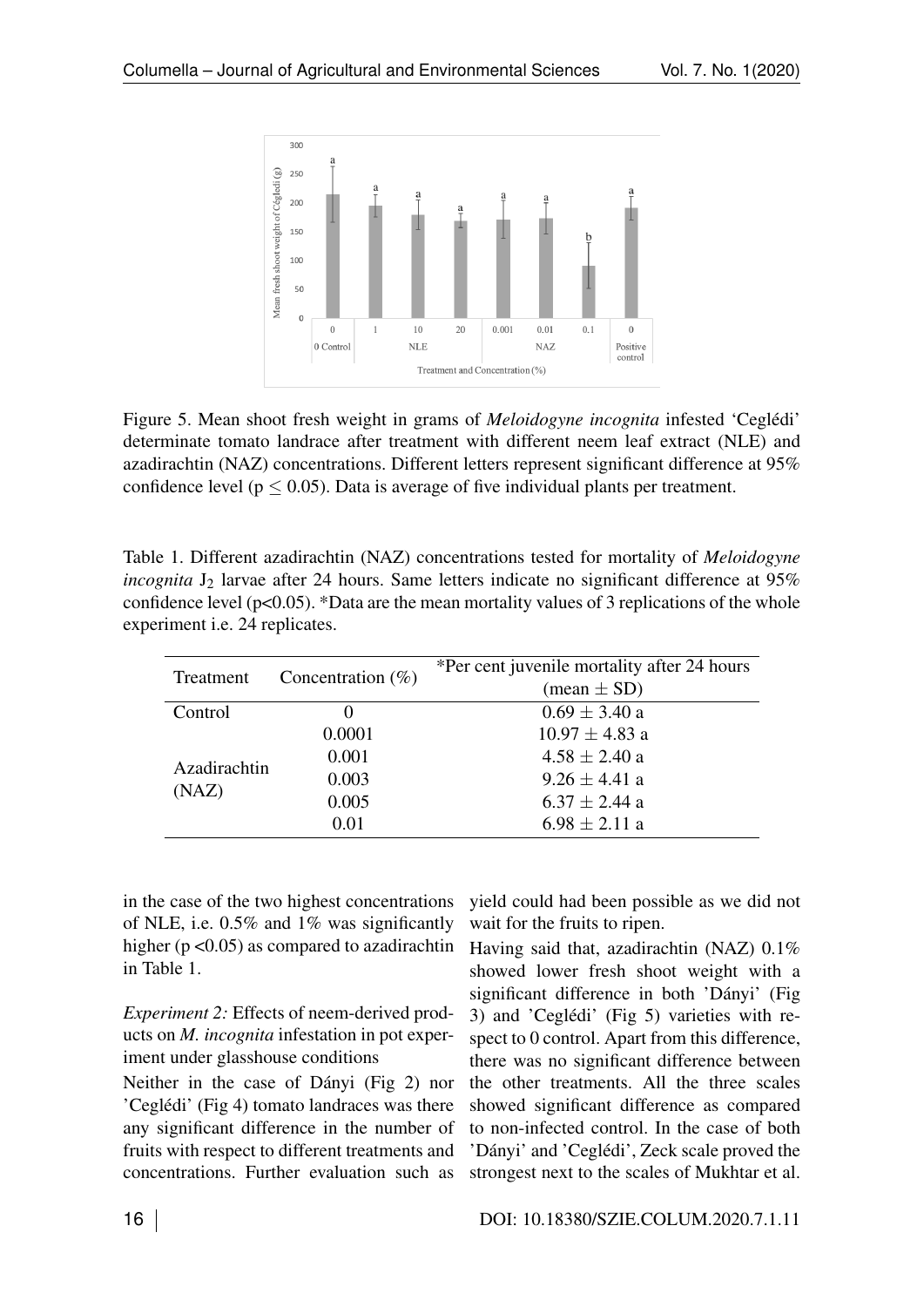Table 2. Average root damage caused by *Meloidogyne incognita* on two Hungarian landraces tomato, the determinate 'Dányi' and the indeterminate 'Ceglédi' depending on three scales: Zeck, Garabedian and Van Gundy and Mukhtar et al. (p-value: Welch test, confidence interval (CI) 95%: 95% confidence level).

| <b>Tomato</b> landraces              | Dányi           |                                                     |                 | 'Ceglédi'                 |  |  |
|--------------------------------------|-----------------|-----------------------------------------------------|-----------------|---------------------------|--|--|
| $M. incognita$ infection -/+         |                 | $\div$                                              |                 | $\pm$                     |  |  |
| Replications                         | 5               | 34                                                  |                 | 34                        |  |  |
| Teck scale $(0-10)$                  |                 |                                                     |                 |                           |  |  |
| mean $\pm$ CI 95%                    | $0\pm 0$        | $4.53 \pm 0.60$ $0 \pm 0$ $5.32 \pm 0.40$           |                 |                           |  |  |
| p-value                              | $4.8*10^{-14}$  |                                                     | $1.69*10^{-23}$ |                           |  |  |
| Garabedian and Van Gundy scale (0-5) |                 |                                                     |                 |                           |  |  |
| mean $\pm$ CI 95%                    |                 | $0 \pm 0$ 2.21 $\pm$ 0.34 0 $\pm$ 0 2.53 $\pm$ 0.37 |                 |                           |  |  |
| p-value                              | $2.64*10^{-14}$ |                                                     | $7.95*10^{-15}$ |                           |  |  |
| Mukhtar et al. scale $(0-6)$         |                 |                                                     |                 |                           |  |  |
| mean $\pm$ CI 95%                    |                 | $0 \pm 0$ 4.06 $\pm$ 0.54                           |                 | $0 \pm 0$ 4.62 $\pm$ 0.48 |  |  |
| p-value                              |                 | $5.12*10^{-16}$                                     |                 | $2.31*10^{-19}$           |  |  |

Table 3. Average root damage caused by *Meloidogyne incognita* on Hungarian determinate tomato landrace ''Dányi", depending on three scales: Zeck, Garabedian and Van Gundy and Mukhtar et al. receiving the following treatments: 0.001, 0.01 and 0.1% of NeemAzal T/S and 1, 10 and 20% of neem leaf extract. ANOVA post-hoc Welch test followed by Tukey's test was performed. Different letters indicate significant difference at 95% confidence level  $(p<0.05)$ .

| <b>Treatments</b>   | Concentration $(\%)$ | Zeck $(0-10)$     | Garabedian and<br>Van Gundy $(0-5)$ | Mukhtar et al. $(0-6)$ |
|---------------------|----------------------|-------------------|-------------------------------------|------------------------|
| Negative<br>control | $\Omega$             | $0 \pm 0 a$       | $0+0a$                              | $0 \pm 0 a$            |
| Positive<br>control | $\Omega$             | $5.8 \pm 0.96$ c  | $2.8 \pm 0.96$ b                    | $5.6 \pm 0.78$ c       |
|                     | $0.001\%$            | $5.2 \pm 0.73$ c  | $2.4 \pm 0.78$ b                    | $4.4 \pm 1$ bc         |
| NeemAzal T/S        | 0.01%                | $4.6 \pm 1.47$ bc | $2.6 + 1 h$                         | $4.4 + 1$ bc           |
|                     | $0.1\%$              | $2 \pm 0.8$ ab    | $1.25 \pm 0.44$ ab                  | $2 \pm 0.72$ ab        |
|                     | $1\%$                | $5.4 \pm 0.48$ c  | $2.4 \pm 0.48$ b                    | $4.2 \pm 0.96$ bc      |
| Neem leaf           | $10\%$               | $5 \pm 1.52$ bc   | $2.4 \pm 0.78$ b                    | $4.4 \pm 1.33$ bc      |
| extract             | 20%                  | $3.2 \pm 2.09$ bc | $1.4 \pm 1$ ab                      | $3 \pm 1.96$ c         |

and Garabedian and Van Gundy (Table [2\)](#page--1-2).

In the case 'Dányi' landrace, values of the root damage were inconsistent, since the values of Zeck and Mukhtar et al. scales of NeemAzal T/S 0.1% concentration were

significantly different from positive control, however, the scale of Garabedian and Van Gundy said the opposite. Moreover, according to the Garabedian and Van Gundy scale, the 20% concentration of neem leaf extract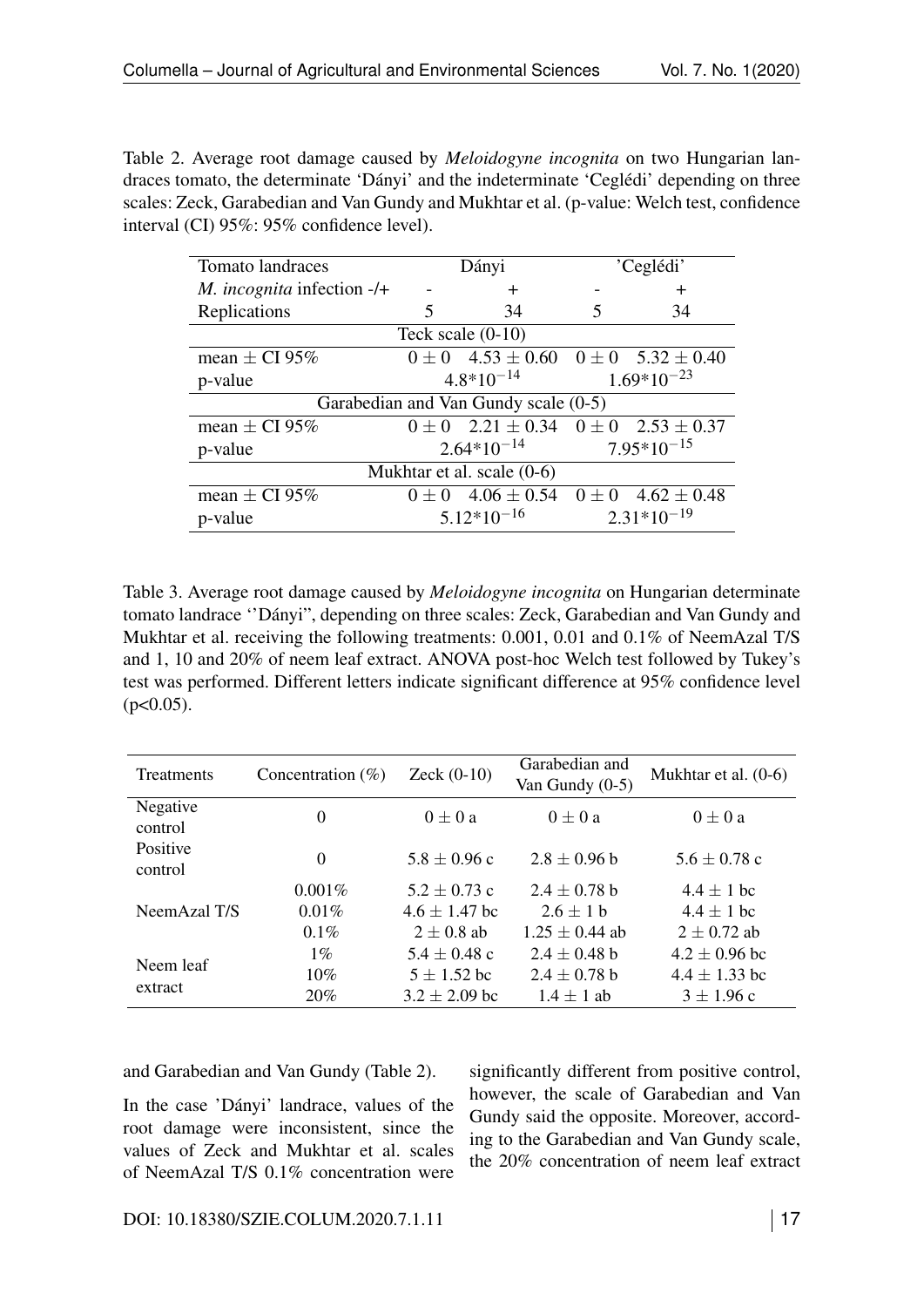Table 4. Average root damage caused by *Meloidogyne incognita* on indeterminate Hungarian tomato landraces 'Ceglédi', depending on three scales: Zeck, Garabedian and Van Gundy and Mukhtar et al. receiving the following treatments: 0.001, 0.01 and 0.1% of NeemAzal T/S and 1, 10 and 20% of neem leaf extract. ANOVA post-hoc Welch test was performed followed by Tukey's test. Different letters indicate significant difference at 95% confidence level  $(p<0.05)$ .

<span id="page-7-0"></span>

| <b>Treatments</b>          | Concentration $(\% )$ | $Zeck (0-10)$      | Garabedian and<br>Van Gundy $(0-5)$ | Mukhtar et al. $(0-6)$ |
|----------------------------|-----------------------|--------------------|-------------------------------------|------------------------|
| Negative<br>control        | $\theta$              | $0 \pm 0 a$        | $0 \pm 0 a$                         | $0 \pm 0 a$            |
| <b>Positive</b><br>control | $\theta$              | $6.4 + 0.48$ c     | $3.4 + 0.48$ c                      | $5.2 \pm 0.73$ c       |
|                            | $0.001\%$             | $5.6 \pm 0.48$ bc  | $2.6 \pm 0.48$ bc                   | $5.4 \pm 0.78$ bc      |
| NeemAzal T/S               | 0.01%                 | $5.8 \pm 0.73$ bc  | $3.4 \pm 1.47$ c                    | $5 \pm 1.07$ c         |
|                            | $0.1\%$               | $4 + 1.24$ h       | $1.4 \pm 0.78$                      | $2.6 \pm 0.78$ ab      |
|                            | $1\%5 \pm 1.52$ bc    | $2.4 \pm 0.78$ bc  | $4.8 \pm 1.57$ bc                   |                        |
| Neem leaf                  | 10%                   | $5.6 \pm 0.48$ bc  | $2.6 \pm 0.48$ bc                   | $5.2 \pm 0.96$ bc      |
| extract                    | 20%                   | $4.75 \pm 0.84$ bc | $1.75 \pm 0.84$ ac                  | $4 \pm 1.01$ ac        |

was similar to the negative control, but Zeck of *M. javanica*. But our results are in line and Mukhtar et al. scales showed differences (Table [3\)](#page--1-3).

In the case of 'Ceglédi' landrace, concentrations of neem leaf extract did not differ from positive control, according to all the three scales. On the other hand, 0.1% of NeemAzal T/S was significantly lower than only *M. incognita* infected treatment (Table [4\)](#page--1-4).

### <span id="page-7-1"></span>**Discussion**

Although Khan et al. (1974) attributed to the toxicity of neem formulations to azadirachtin, it is evident from our *in vitro* experiment results that neem leaf extract showed better nematicidal property. Azadirachtin did not show any significant difference in the nematicidal activity which was reported by Javed et al. (2008) and Ntalli et al. (2009). Our results contradict the study of Grandison (1992), where he could not observe any effect of neem seed on  $J_2$  larvae

with Abo-Elyousr et al. (2010) and Agbenin et al. (2005) as they both concluded that the neem leaf extracts were lethal to *Meloidogyne* larvae. In accordance with our results, previous investigations by several different researchers have shown 70% - 100% mortality using aqueous extracts of neem formulations as mentioned by Javed et al. (2008). This might be due to the array of different phytotoxins and chemical compounds which might work individually or synergistically, and which are water soluble (Nile et al. 2017). It could not be found which compound was responsible for the 90% and higher mortality in the case of neem leaf extracts in our study, but according to Qamar et al. (1989), kaemptro and myricetin could be the chemical compounds responsible for nematicidal activity in neem leaf extracts.

As seen in the results, in the case of 0.1% azadirachtin (NAZ), fresh shoot weight for both the landraces was lower and significantly different compared to 0 control. This is probably because the roots were ad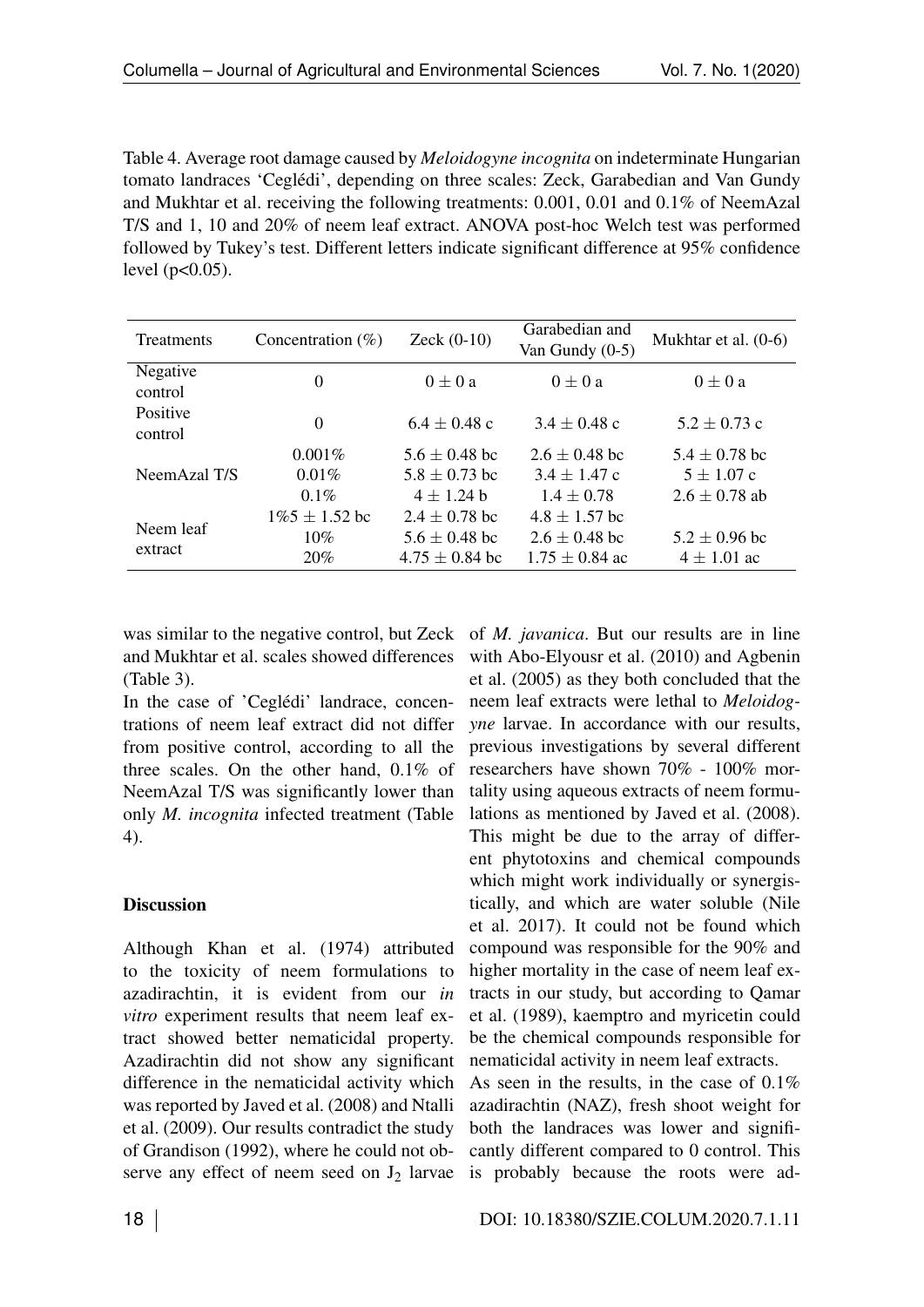versely affected by the emulsifier used to dissolve the commercial product containing azadirachtin (i.e if the azadirachtin concentration is 0.1%, then the concentration of the emulsifier is 10%). According to the Hungarian approval document of azadirachtin, the maximum concentration of the applied spray mixture could be 0.003% against glasshouse whitefly (*Trialeurodes vaporariorum* Westwood 1856) in protected tomato (04.2/4878- 1/2012. Nébih 2018), but there is no further information about the maximum concentration that can be used.

The results of the glasshouse experiment are in accordance with Agbenin et al. (2005) who used 20% fresh neem leaf extract weekly for 8 weeks on tomato plants (Roma VF) against *M. incognita*, and treatment did not differ from untreated control. According to Kankam and Sowley (2016), neem leaf powder applied to the root zone of chili pepper plants resulted the lowest root gall index next to neem seed powder and neem cake.

In the laboratory experiment, when *M. incognita* larvae came in contact continuously to the leaf extracts or product solutions, leaf extracts have stronger lethal effect. By contrast, under glasshouse conditions with weekly application, neem leaf extracts did not show the same lethal effects on the *M. incognita* larvae as compared to the laboratory conditions. As a conclusion, neem leaf extracts could be more effective against *M. incognita* with continuous and timely application either by drip irrigation or soil drenching.

#### Acknowledgements

The first author wishes to thank Tempus Public Foundation, Government of Hungary for the doctoral scholarship (Stipendium Hungaricum Scholarship Program Registration Number SHE-935-1/2016). The last author would like to thank Ministry of Human Capacities for the New National Excellence Program (ÚNKP-18-3). The work was also supported by the EFOP-3.6.3-VEKOP-16-2017-00008 project (co-financed by the European Union and the European Social Fund). This work was supported by the project grant of the National Research, Development and Innovation Office (KFI\_16-1-2017-0272) and by the Higher Education Institutional Excellence Program (1783-3/2018/FEKUTSTRAT) awarded by the Ministry of Human Capacities within the framework of plant breeding and plant protection research at Szent István University.

### References

Abo-Elyousr, K. A., Khan, Z., El-Morsi Award, M., Abedel-Moneim, M.F. (2010): Evaluation of plant extracts and *Pseudomonas* spp. for control of root-knot nematode, *Meloidogyne incognita* on tomato. Nematropica, 40:289–299.

Agbenin, N.O., Emechebe, A.M., Marley, P.S., Akpa, A.D. (2005): Evaluation of nematicidal action of some botanicals on *Meloidogyne incognita in vivo* and *in vitro*. Journal of Agriculture and Rural Development in the Tropics. 106(1)29–39.

Anwar, S.A., Zia, A., Hussain, M., Kamran, M. (2007): Host suitability of selected plants to *Meloidogyne incognita* in the Punjab. Pakistan International Journal of Nematology. 17:144–150.

Bernard, G.C., Egnin, M., and Bonsi, C. (2017): The impact of plant-parasitic nematodes on agriculture and methods of control. In Nematology - concepts, diagnosis and control, Shah, M.M., and Mahamood, M. Eds., InTech, Rijeka, Croatia, pp. 121–151 http://dx.doi.org/10.5772/intechopen. 68958

Briar, S.S., Wichman, D., and Reddy, G.V.P. (2016): Plant-parasitic nematode problems in organic agriculture. In Nandwani, D. ed., Organic farming for sustainable agriculture, Sustainable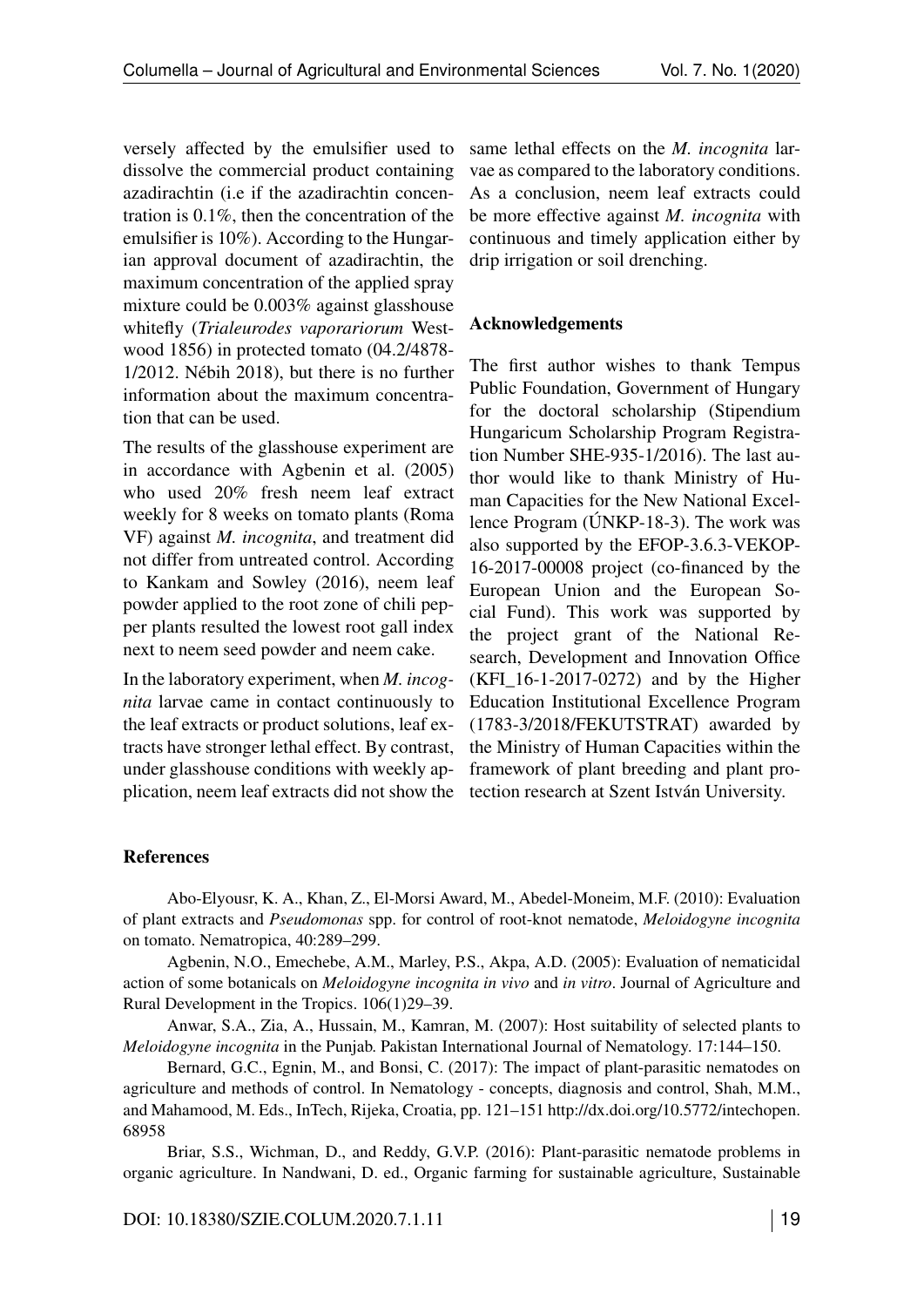Development and Biodiversity 9, Springer International Publishing Switzerland, pp. 107–122 https:// doi.org/10.1007/978-3-319-26803-3\_5

Ciancio, A. (1995): Observations on the nematicidal properties of some mycotoxins. Fundamental & Applied Nematolology. 18:451–454

Dabaj, K.H., Jenser G. (1990): Host plants of *Meloidogyne hapla* and *M. incognita* in two botanical gardens in Hungary. Nematologia Mediterranea. 18:135–137.

den Nijs, L.J.M.F., Brinkman, H., van der Sommen, A.T.C. (2004): A Dutch contribution to knowledge on phytosanitary risk and host status of various crops for *Meloidogyne chitwoodi* Golden et al. 1980 and *M. fallax* Karssen, 1996: an overview. Nematology, 6(3):303–312.

Doshi, P., Mészárosné Póss, A., Tóth, F., Szalai, M., Turóczi, G. (2018): Effect of neemderived plant protection products on the isopod species *Porcellionides pruinosus* (Brandt, 1833). ZooKeys. 801:415–425. https://doi.org/10.3897/zookeys.801.25510

Eddaoudi, M., Ammati, M., Rammah, A. (1997): Identification of the resistance breaking populations of *Meloidogyne* on tomatoes in Morocco and their effect on new sources of resistance. Fundamental & Applied Nematolology. 20(3):285–289.

<span id="page-9-1"></span>El-Sherif, A.G., Refaei, A.R., El-Naggar, M.E., Hefny, M.M. (2012): Host suitability of some medicinal plants to *Meloidogyne incognita* infection under greenhouse conditions. Journal of Plant Protection and Pathology. 3(7):693–700.

Garabedian, S., Van Gundy, S.D. (1983): Use of avermectins for the control of *Meloidogyne incognita* on tomato. Journal of Nematology. 15(4):503–510.

Grandison, G. (1992): The investigation of chemical derivatives from neem (*Azadirachta indica*) as environmentally safe method of control of plant-parasitic nematodes. In: Schmutterer, H. (Ed.), The Neem Tree. VCH, Weinheim, Germany, pp. 140.

Hunt, D.J., Handoo, Z.A. (2009): Taxonomy, identification and principal species. In Root-knot nematodes, Perry, R.N., Moens, M. (szerk.), CABI Publishing: Wallingford, UK, pp. 55–97.

Javed, N., Gowen, S.R., Inam-ul-Haq, M., Anwar, S.A. (2007): Protective and curative effect of neem (*Azadirachta indica*) formulations on the development of root-knot nematode *Meloidogyne javanica* in roots of tomato plants. Crop protection. 26:530–534. https://doi.org/10.1016/j.cropro.2006. 05.003

Javed, N., Gowen, S.R., El-Hassan, S.A., Inam-ul-Haq, M., Shahina, F., Pembroke, B. (2008): Efficacy of neem (*Azadirachta indica*) formulations on biology of rootknot nematodes (*Meloidogyne javanica*) on tomato. Crop Protection. 27:36–43. https://doi.org/10.1016/j.cropro.2007.04.006

<span id="page-9-0"></span>Khan, A.M., Alam, M.M., Ahmad, R. (1974): Mechanism of the control of plant parasitic nematodes as a result of the application of oil cakes to the soil. Indian Journal of Nematology. 4:93– 96.

Khan, A.A., Khan, M.W. (1991): Race composition of *Meloidogyne incognita* and *M. arenaria* populations in vegetable fields in Uttar Pradesh. Supplementary to Journal of Nematology. 23(4S):615–619.

Khanna, A.S., Kumar, S. (2006): In vitro evaluation of neem-based nematicides against *Meloidogyne incognita*. Nematologia Mediterranea. 34:49–54.

Kankam, F., Sowley E.N.K. (2016): Evaluation of neem (*Azadirachta indica* L.) products for the control of root-knot nematode of chilli pepper (*Capsicum annum* L.). Archives of Phytopathology and Plant Protection, 49(5-6):111–119.https://doi.org/10.1080/03235408.2016.1157379

Kiss, L.V., Hrács, K., Nagy, P.I., Seres, A. (2018): Effects of zinc oxide nanoparticles on *Panagrellus redivivus* (Nematoda) and *Folsomia candida* (Collembola) in various test media. International Journal of Environmental Research. 12:233–243. https://doi.org/10.1007/s41742-018-0086-y

Lynn, O.M., Song, W.G., Shim, J.K., Kim, J.E., Lee, K.Y. (2010): Effects of Azadirachtin and Neem-based Formulations for the Control of Sweetpotato Whitefly and Root-knot Nematode. Journal of Korean Society and Applied Biological Chemistry. 53(5):598–604. https://doi.org/10.3839/